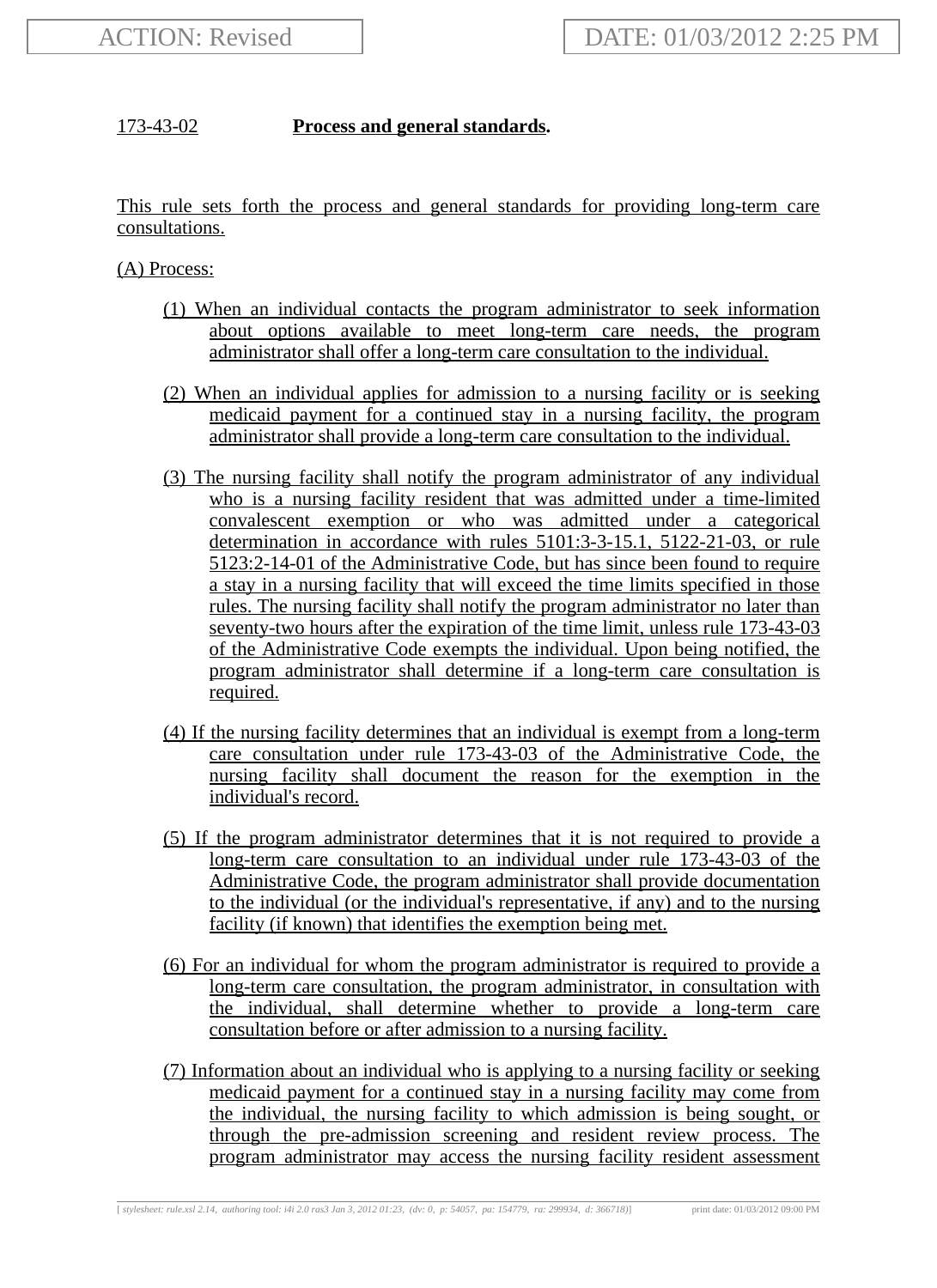data the nursing facility collects through the resident assessment instrument to identify individuals who are likely to benefit from a long-term care consultation. As used in this paragraph, "resident assessment instrument" has the same meaning as in rule 5101:3-3-43.1 of the Administrative Code.

- (8) Concurrent assessments: The program administrator may provide a long-term care consultation to an individual that also assesses the individual's functional capabilities, so long as ODA has authorized the program administrator to assess the individual's functional capabilities, as follows:
	- (a) Level of care: The program administrator may incorporate the level-of-care assessment that section 5111.204 of the Revised Code requires in the long-term care consultation that it provides to an individual. The individual who is subject to the level-of-care review shall comply with the requirements for the level-of-care review. The program administrator that provides the level-of-care review shall comply with rules 173-43-05 and 5101:3-3-15 of the Administrative Code.
	- (b) Pre-admission screening and resident review: The program administrator may incorporate portions of the determinations that section 5111.202 of the Revised Code requires in the long-term care consultation that it provides to an individual. The individual who is subject to the pre-admission screening and resident review shall comply with the requirements for the pre-admission screening and resident review. The program administrator that provides the pre-admission screening and resident review shall comply with rules 173-43-05, 5101:3-3-15.1 and 5101:3-3-15.2 of the Administrative Code.
- (9) At the conclusion of the long-term care consultation, the program administrator shall provide the individual (or the individual's representative) with a written summary of options and resources discussed.
- (B) General standards:
	- (1) Each long-term care consultation shall focus on the individual's needs, circumstances, and values and provide the individual with information about options available to meet the his or her needs. At a minimum, every long-term care consultation shall provide each of the following components:
		- (a) The availability of any long-term care options open to the individual;
		- (b) Sources and methods of both private and public payment for long-term care services;
		- (c) Factors to consider when choosing among the available program, services, and benefits;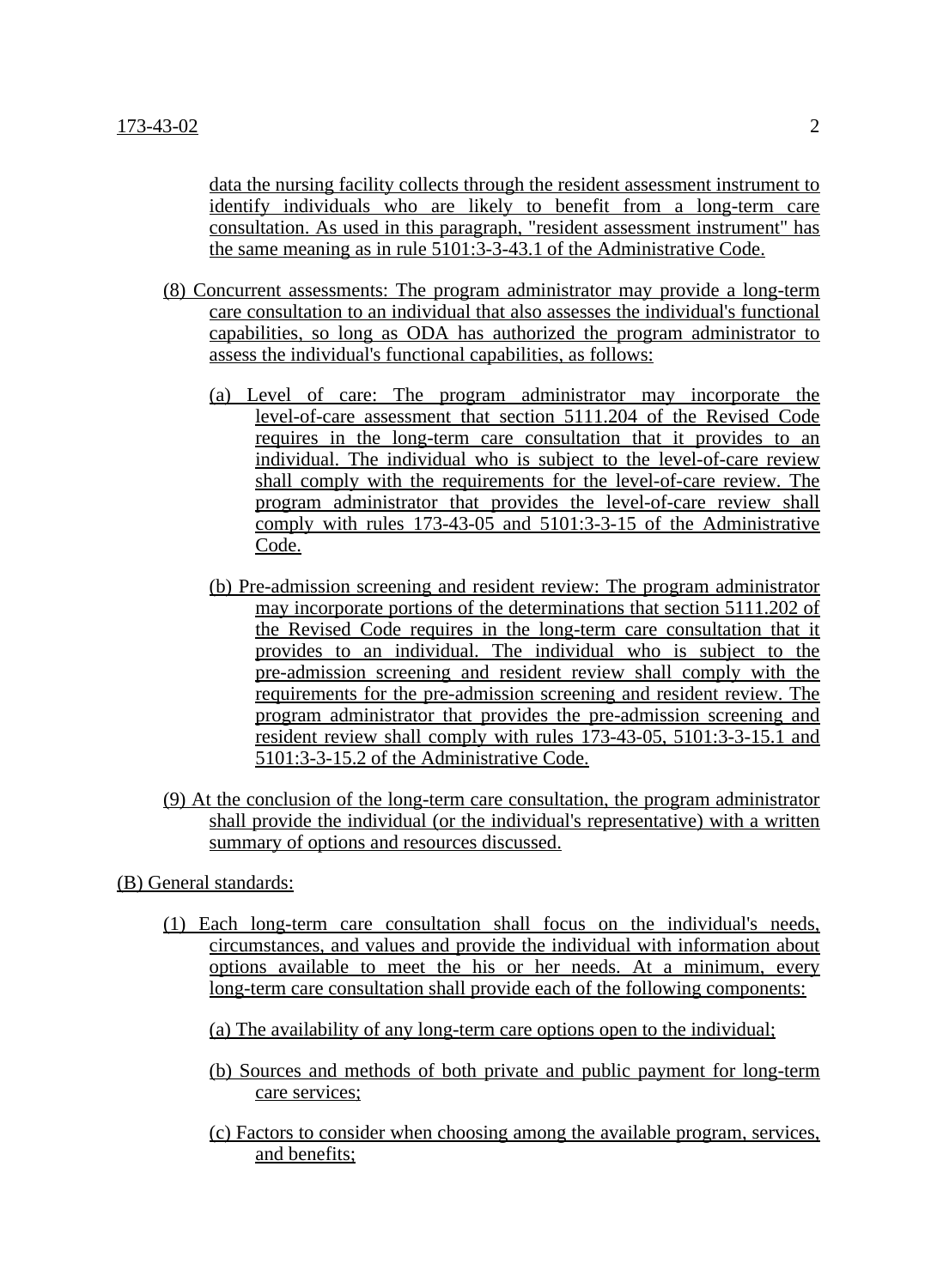- (d) Opportunities and methods for maximizing independence and self-reliance, including support services provided by the individual's family, friends, and community; and,
- (e) Support for the individual as he or she explores the range of options available, makes decisions about the appropriate services to meet their needs, and creates a plan of care.
- (2) The nursing facility shall not deny or limit access to the facility or a resident of the facility to any person who is attempting to provide a long-term care consultation.
- (3) A nursing facility that has a provider agreement with department of job and family services may only admit or retain an individual as a resident upon receipt of evidence that the nursing facility has complied with rules 173-43-02 and 173-43-03 of the Administrative Code and that the program administrator has provided a long-term care consultation to the individual, unless rule 173-43-03 of the Administrative Code exempts the individual.
- (4) The information the program administrator provides to an individual during a long-term care consultation is not binding. The individual may choose the long-term services and supports that best meet his or her needs.